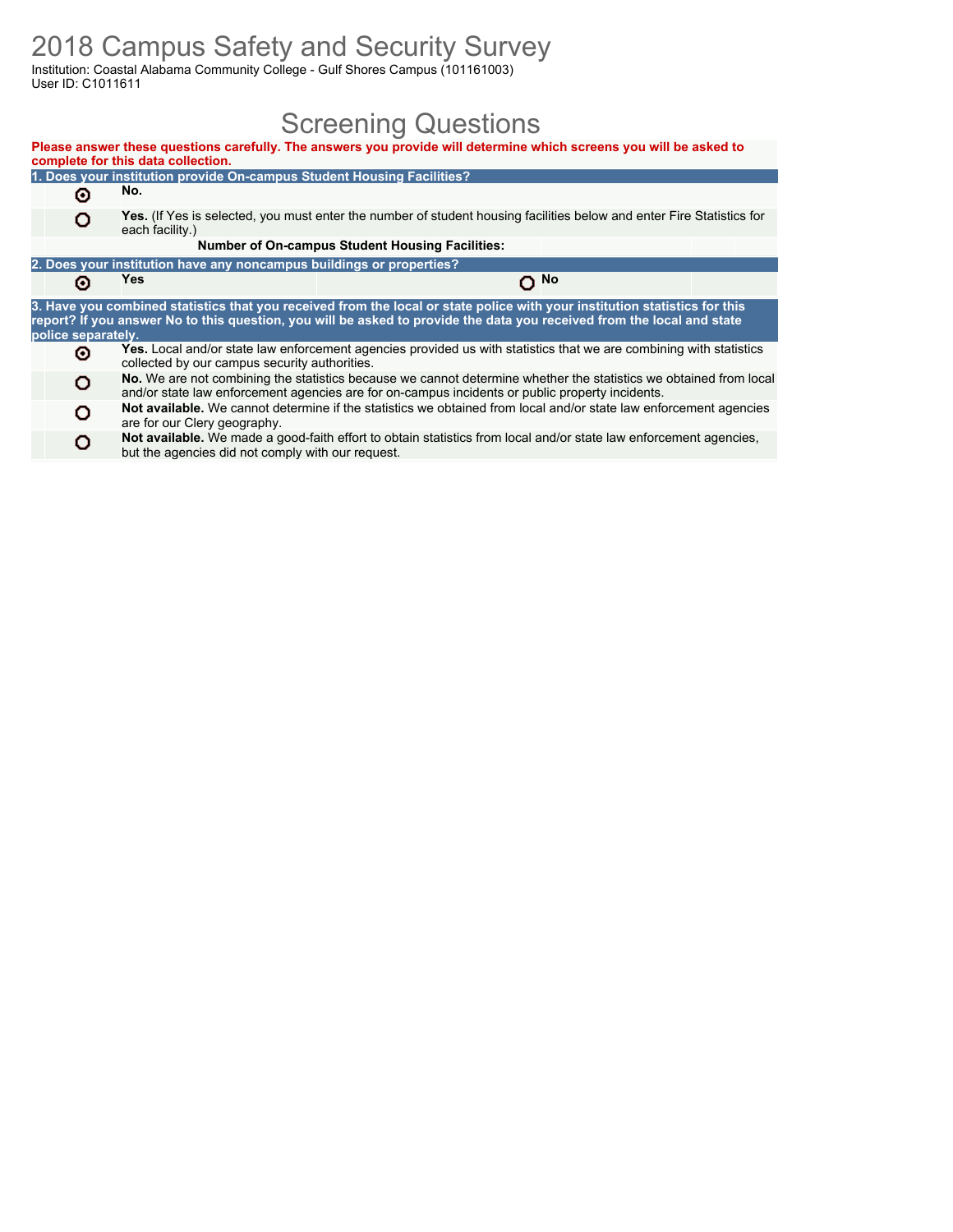# Criminal Offenses - On campus

| For each of the following criminal offenses, enter the number reported to have occurred On Campus. |                             |      |      |   |  |  |  |  |
|----------------------------------------------------------------------------------------------------|-----------------------------|------|------|---|--|--|--|--|
|                                                                                                    | Total occurrences On campus |      |      |   |  |  |  |  |
| Criminal offense                                                                                   | 2015                        | 2016 | 2017 |   |  |  |  |  |
| a. Murder/Non-negligent manslaughter                                                               |                             |      |      | 0 |  |  |  |  |
| b. Manslaughter by Negligence                                                                      |                             |      |      | 0 |  |  |  |  |
| c. Rape                                                                                            |                             |      |      | 0 |  |  |  |  |
| d. Fondling                                                                                        |                             |      |      | 0 |  |  |  |  |
| e. Incest                                                                                          |                             |      |      | 0 |  |  |  |  |
| f. Statutory rape                                                                                  |                             |      |      | 0 |  |  |  |  |
| g. Robbery                                                                                         |                             |      |      | 0 |  |  |  |  |
| h. Aggravated assault                                                                              |                             |      |      | 0 |  |  |  |  |
| i. Burglary                                                                                        |                             |      |      | 0 |  |  |  |  |
| j. Motor vehicle theft (Do not include theft from a motor vehicle)                                 |                             |      |      | 0 |  |  |  |  |
| k. Arson                                                                                           |                             |      |      | 0 |  |  |  |  |

#### **Caveat:**

As of January 11, 2017 this campus has been named Coastal Alabama Community College - Gulf Shores Campus. For years 2015 and 2016, Lines A-K changed from no entry to 0 on all lines because accessing this particular campus was not an option on this website.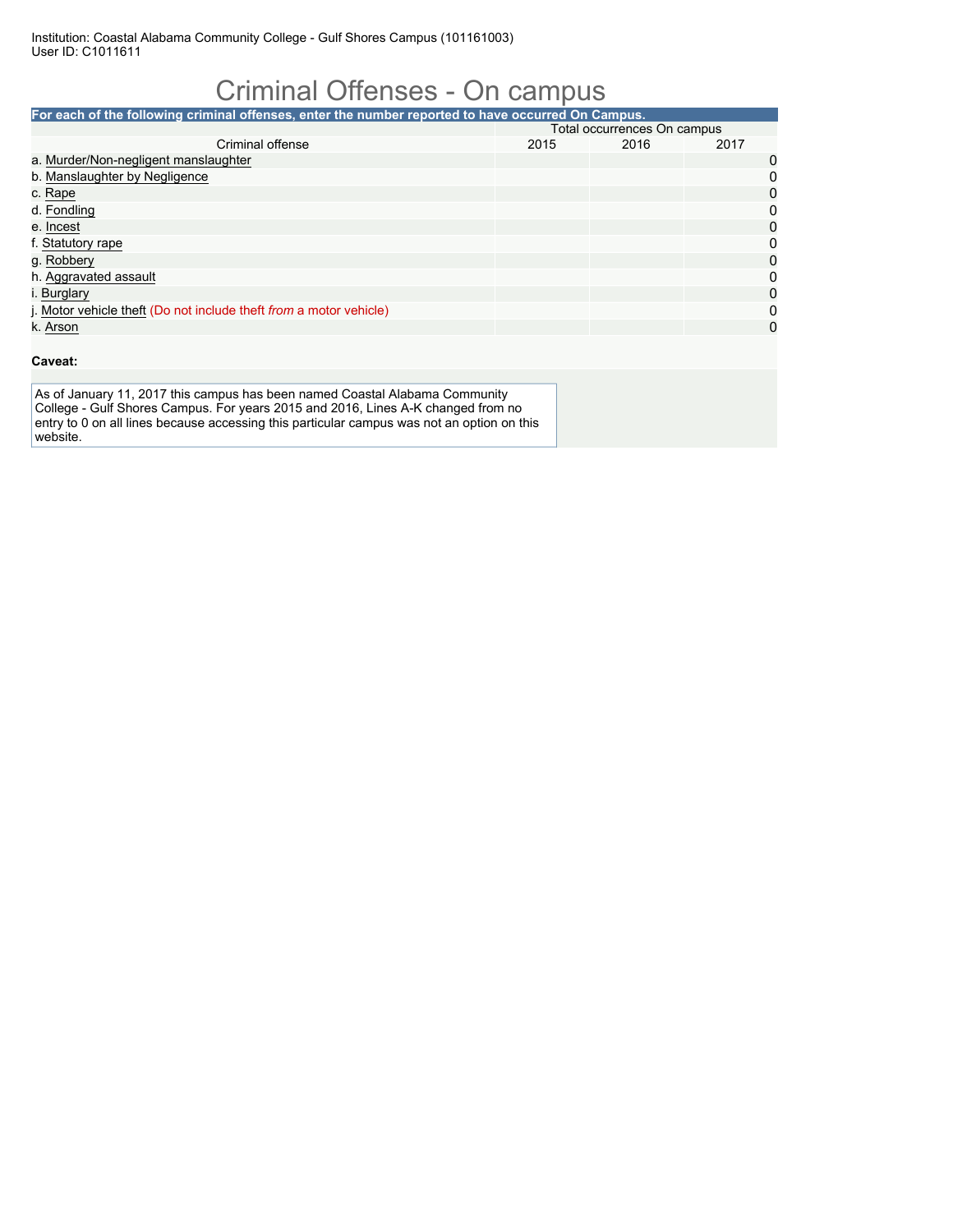### Criminal Offenses - Noncampus

**For each of the following criminal offenses, enter the number reported to have occurred in or on Noncampus buildings or property.** Total occurrences in or on Noncampus buildings or property<br>2015 2016 2017 Criminal offense a. Murder/Non-negligent manslaughter 0 b. <u>Manslaughter by Negligence</u> 000 per control of the control of the control of the control of the control of the control of the control of the control of the control of the control of the control of the control of the co c. Rape 0 d. Fondling 0 e. <u>Incest</u> 2008 **and 2008 and 2008 and 2008 and 2008 and 2008 and 2008 and 2008 and 2008 and 2008 and 2008 and 200** f. <u>Statutory rape</u> 000 per control of the statutory rape 000 per control of the statutory rape 000 per control of the statutory rape 000 per control of the statutory rape 000 per control of the statutory rape 000 per cont g. Robbery 0 h. Aggravated assault 0 i. <u>Burglary</u> Channel Channel Channel Channel Channel Channel Channel Channel Channel Channel Channel Channel Ch j. Motor vehicle theft (Do not include theft *from* a motor vehicle) 0 k. Arson 0

#### **Caveat:**

As of January 11, 2017 this campus has been named Coastal Alabama Community College - Gulf Shores Campus. For years 2015 and 2016, Lines A-K changed from no entry to 0 on all lines because accessing this particular campus was not an option on this website.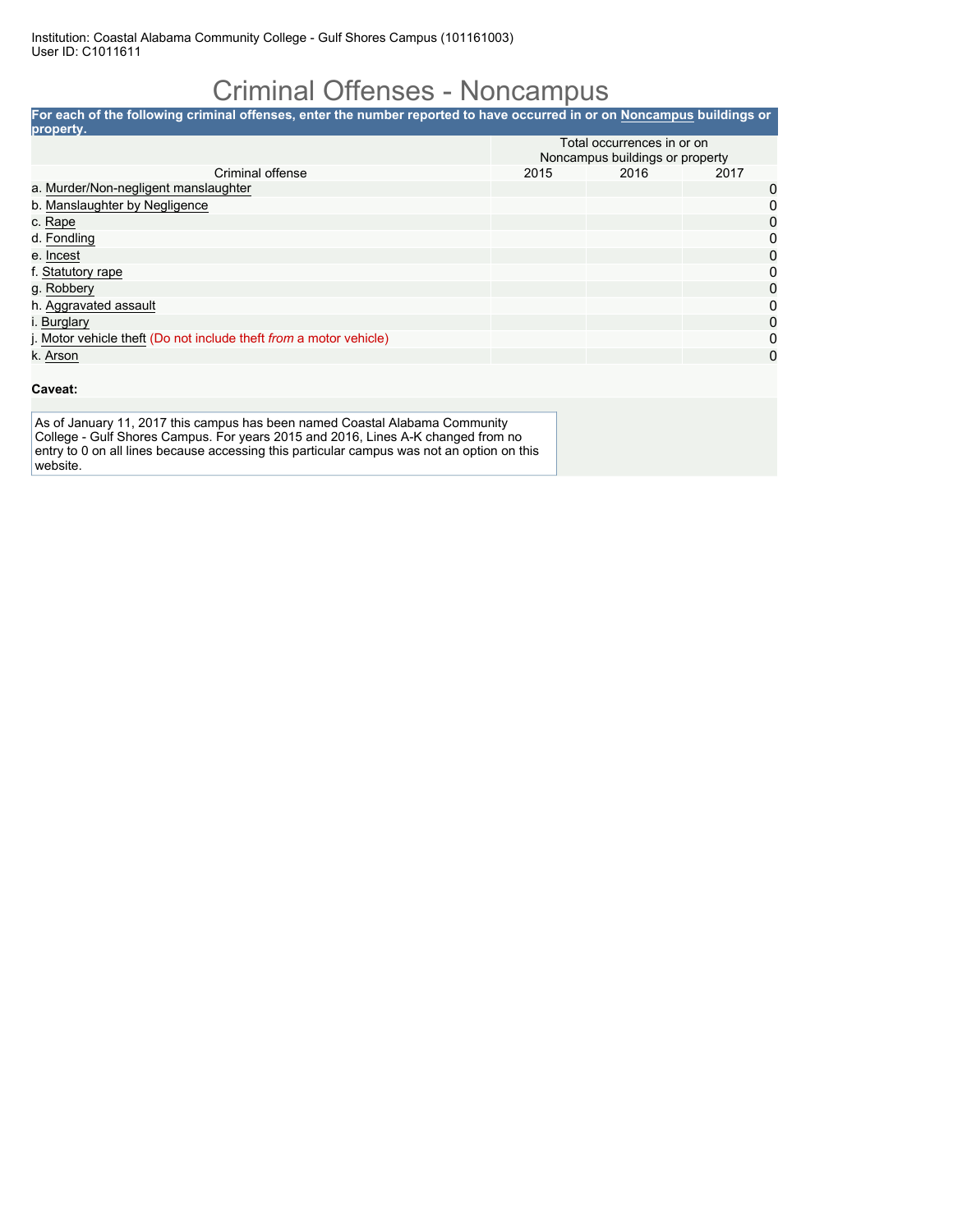# Criminal Offenses - Public Property

| For each of the following criminal offenses, enter the number reported to have occurred on Public Property. |                                             |      |      |          |  |
|-------------------------------------------------------------------------------------------------------------|---------------------------------------------|------|------|----------|--|
|                                                                                                             | <b>Total occurrences on Public Property</b> |      |      |          |  |
| Criminal offense                                                                                            | 2015                                        | 2016 | 2017 |          |  |
| a. Murder/Non-negligent manslaughter                                                                        |                                             |      |      | 0        |  |
| b. Manslaughter by Negligence                                                                               |                                             |      |      | 0        |  |
| c. Rape                                                                                                     |                                             |      |      | 0        |  |
| d. Fondling                                                                                                 |                                             |      |      | 0        |  |
| e. Incest                                                                                                   |                                             |      |      | 0        |  |
| f. Statutory rape                                                                                           |                                             |      |      | 0        |  |
| g. Robbery                                                                                                  |                                             |      |      | $\Omega$ |  |
| h. Aggravated assault                                                                                       |                                             |      |      | 0        |  |
| i. Burglary                                                                                                 |                                             |      |      | 0        |  |
| j. Motor vehicle theft (Do not include theft from a motor vehicle)                                          |                                             |      |      | 0        |  |
| k. Arson                                                                                                    |                                             |      |      | 0        |  |

#### **Caveat:**

As of January 11, 2017 this campus has been named Coastal Alabama Community College - Gulf Shores Campus. For years 2015 and 2016, Lines A-K changed from no entry to 0 on all lines because accessing this particular campus was not an option on this website.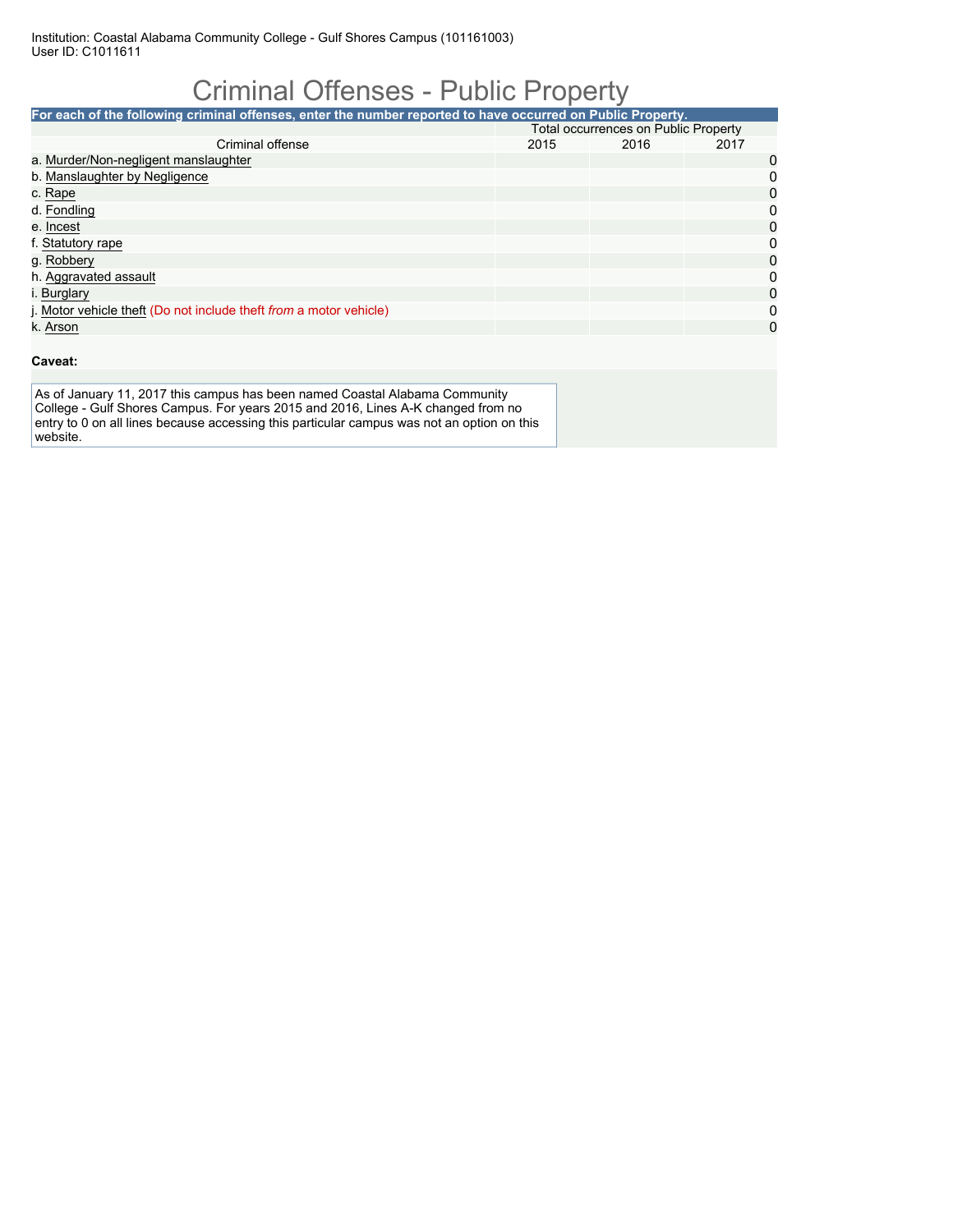### Hate Crimes - On campus

#### **For the criminal offenses listed below, first enter the total number of Hate Crimes that were reported to have occurred On campus. Then break down each total by category of bias (e.g., race, religion).**

|                                                                          |                                                               |   |              |                              | Occurrences of Hate crimes |              |          |          |          |                                                    |
|--------------------------------------------------------------------------|---------------------------------------------------------------|---|--------------|------------------------------|----------------------------|--------------|----------|----------|----------|----------------------------------------------------|
| Criminal offense                                                         | Category of Bias for crimes reported in 2017<br>Total by year |   |              |                              |                            |              |          |          |          |                                                    |
|                                                                          |                                                               |   |              | 2015 2016 2017 Race Religion | Sexual<br>orientation      |              | Identity |          |          | Gender Gender Disability Ethnicity National origin |
| a. Murder/ Non-negligent<br>manslaughter                                 |                                                               | 0 | 0            | 0                            | 0                          | 0            | 0        | 0        | $\Omega$ |                                                    |
| c. Rape                                                                  |                                                               | 0 | 0            | 0                            | 0                          | $\Omega$     | 0        | 0        | 0        |                                                    |
| d. Fondling                                                              |                                                               | 0 | 0            | 0                            | 0                          | 0            | 0        | 0        | 0        |                                                    |
| e. Incest                                                                |                                                               | 0 | $\mathbf 0$  | $\Omega$                     | 0                          | $\mathbf{0}$ | $\Omega$ | 0        | $\Omega$ |                                                    |
| f. Statutory rape                                                        |                                                               | 0 | 0            | 0                            | 0                          | 0            | 0        | 0        | 0        |                                                    |
| g. Robbery                                                               |                                                               | Ω | 0            | 0                            | 0                          | $\Omega$     | 0        | 0        | 0        |                                                    |
| h. Aggravated assault                                                    |                                                               | O | 0            | 0                            | 0                          | 0            | 0        | 0        | 0        |                                                    |
| i. Burglary                                                              |                                                               | 0 | $\mathbf 0$  | $\Omega$                     | 0                          | $\mathbf{0}$ | 0        | 0        | 0        | 0                                                  |
| j. Motor vehicle theft<br>(Do not include theft from a<br>motor vehicle) |                                                               | O | $\Omega$     | $\mathbf{0}$                 | 0                          | $\mathbf{0}$ | 0        | $\Omega$ | 0        | 0                                                  |
| k. Arson                                                                 |                                                               | 0 | $\mathbf 0$  | 0                            | 0                          | 0            | 0        | 0        | 0        |                                                    |
| I. Simple assault                                                        |                                                               | Ω | $\mathbf{0}$ | 0                            | 0                          | $\Omega$     | 0        | 0        |          |                                                    |
| m. Larceny-theft                                                         |                                                               |   | 0            | 0                            | 0                          | 0            | 0        | 0        | 0        |                                                    |
| n. Intimidation                                                          |                                                               | 0 | $\Omega$     | $\Omega$                     | 0                          | $\mathbf{0}$ | 0        | $\Omega$ | 0        |                                                    |
| o. Destruction/damage/<br>vandalism of property                          |                                                               | Ω | 0            | 0                            | 0                          | $\Omega$     | 0        | 0        | 0        |                                                    |

**Caveat:**

As of January 11, 2017 this campus has been named Coastal Alabama Community College - Gulf Shores Campus. For years 2015 and 2016, Lines A-O changed from no entry to 0 on all lines because accessing this particular campus was not an option on this website.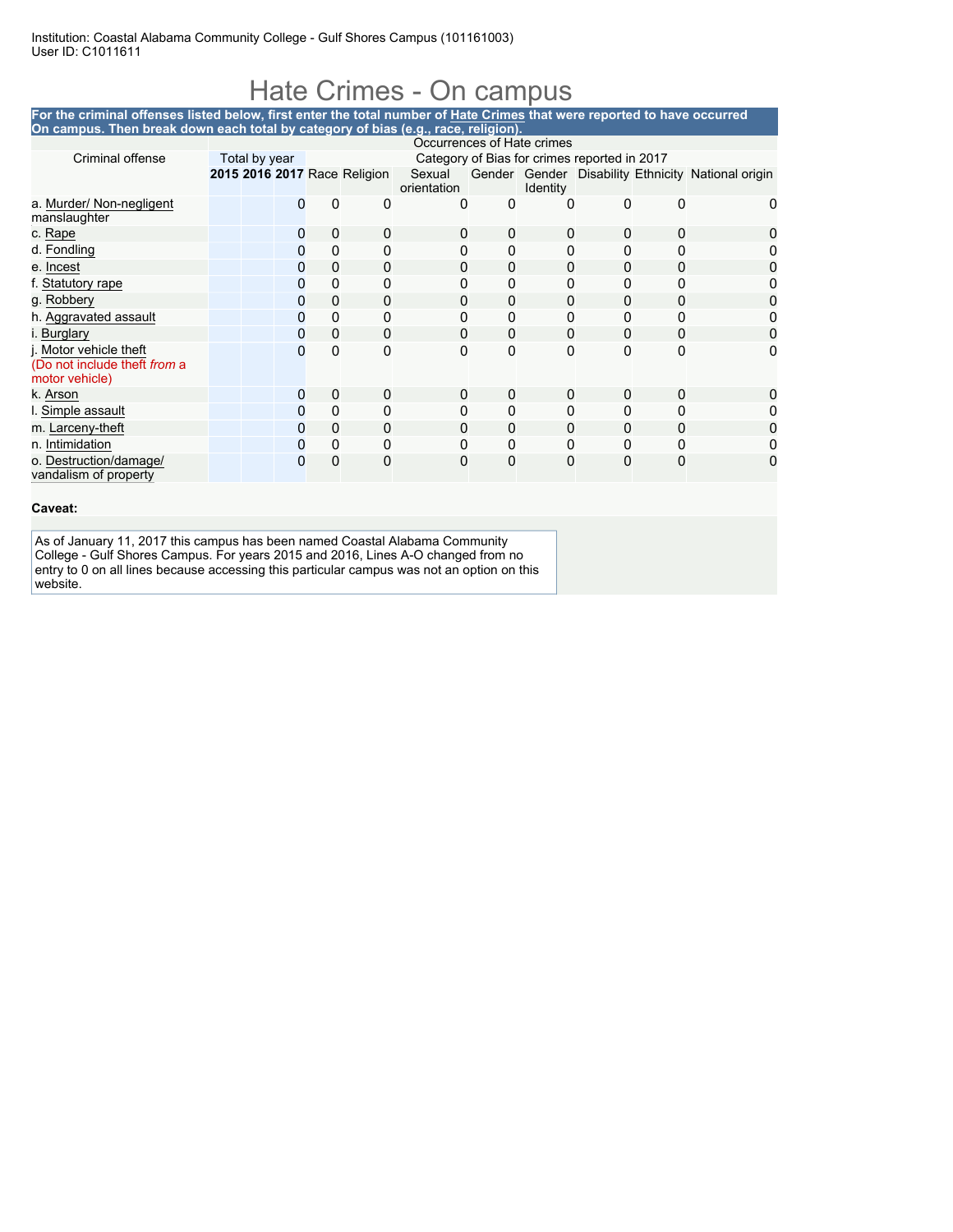## Hate Crimes - Noncampus

| For the criminal offenses listed below, first enter the total number of Hate Crimes that were reported to have occurred in<br>or on Noncampus buildings or property. Then break down each total by category of bias (e.g., race, religion). |                            |   |             |                              |                       |   |                 |                                              |   |                                                    |
|---------------------------------------------------------------------------------------------------------------------------------------------------------------------------------------------------------------------------------------------|----------------------------|---|-------------|------------------------------|-----------------------|---|-----------------|----------------------------------------------|---|----------------------------------------------------|
|                                                                                                                                                                                                                                             |                            |   |             |                              |                       |   |                 |                                              |   |                                                    |
|                                                                                                                                                                                                                                             | Occurrences of Hate crimes |   |             |                              |                       |   |                 |                                              |   |                                                    |
| Criminal offense                                                                                                                                                                                                                            | Total by year              |   |             |                              |                       |   |                 | Category of Bias for crimes reported in 2017 |   |                                                    |
|                                                                                                                                                                                                                                             |                            |   |             | 2015 2016 2017 Race Religion | Sexual<br>orientation |   | <b>Identity</b> |                                              |   | Gender Gender Disability Ethnicity National origin |
| a. Murder/ Non-negligent<br>manslaughter                                                                                                                                                                                                    |                            |   | 0           | 0                            | $\Omega$              | 0 | O               | 0                                            | O |                                                    |
| c. Rape                                                                                                                                                                                                                                     |                            | 0 | 0           |                              | 0                     | 0 | 0               |                                              | 0 |                                                    |
| d. Fondling                                                                                                                                                                                                                                 |                            | 0 | 0           |                              |                       | 0 | 0               |                                              |   |                                                    |
| e. Incest                                                                                                                                                                                                                                   |                            | 0 | 0           | 0                            | 0                     | 0 | 0               | 0                                            | 0 |                                                    |
| f. Statutory rape                                                                                                                                                                                                                           |                            | O | 0           |                              |                       | 0 | 0               |                                              |   |                                                    |
| g. Robbery                                                                                                                                                                                                                                  |                            | O | 0           | 0                            | 0                     | 0 | 0               |                                              |   |                                                    |
| h. Aggravated assault                                                                                                                                                                                                                       |                            | Ω | 0           | U                            |                       | 0 | 0               |                                              |   |                                                    |
| i. Burglary                                                                                                                                                                                                                                 |                            |   | 0           | 0                            | $\Omega$              | 0 | 0               | 0                                            | 0 |                                                    |
| j. Motor vehicle theft<br>(Do not include theft from a<br>motor vehicle)                                                                                                                                                                    |                            | O | 0           | O                            | 0                     | 0 | 0               | $\Omega$                                     | ი |                                                    |
| k. Arson                                                                                                                                                                                                                                    |                            | 0 | $\mathbf 0$ | O                            | 0                     | 0 | 0               | U                                            | 0 |                                                    |
| I. Simple assault                                                                                                                                                                                                                           |                            | 0 | 0           |                              | 0                     | 0 | 0               |                                              |   |                                                    |
| m. Larceny-theft                                                                                                                                                                                                                            |                            | 0 | 0           | 0                            | 0                     | 0 | 0               | 0                                            | 0 |                                                    |
| n. Intimidation                                                                                                                                                                                                                             |                            |   | 0           |                              |                       | 0 | U               |                                              |   |                                                    |
| o. Destruction/damage/<br>vandalism of property                                                                                                                                                                                             |                            |   | 0           | O                            | 0                     | 0 | O               | O                                            |   |                                                    |

#### **Caveat:**

As of January 11, 2017 this campus has been named Coastal Alabama Community College - Gulf Shores Campus. For years 2015 and 2016, Lines A-O changed from no entry to 0 on all lines because accessing this particular campus was not an option on this website.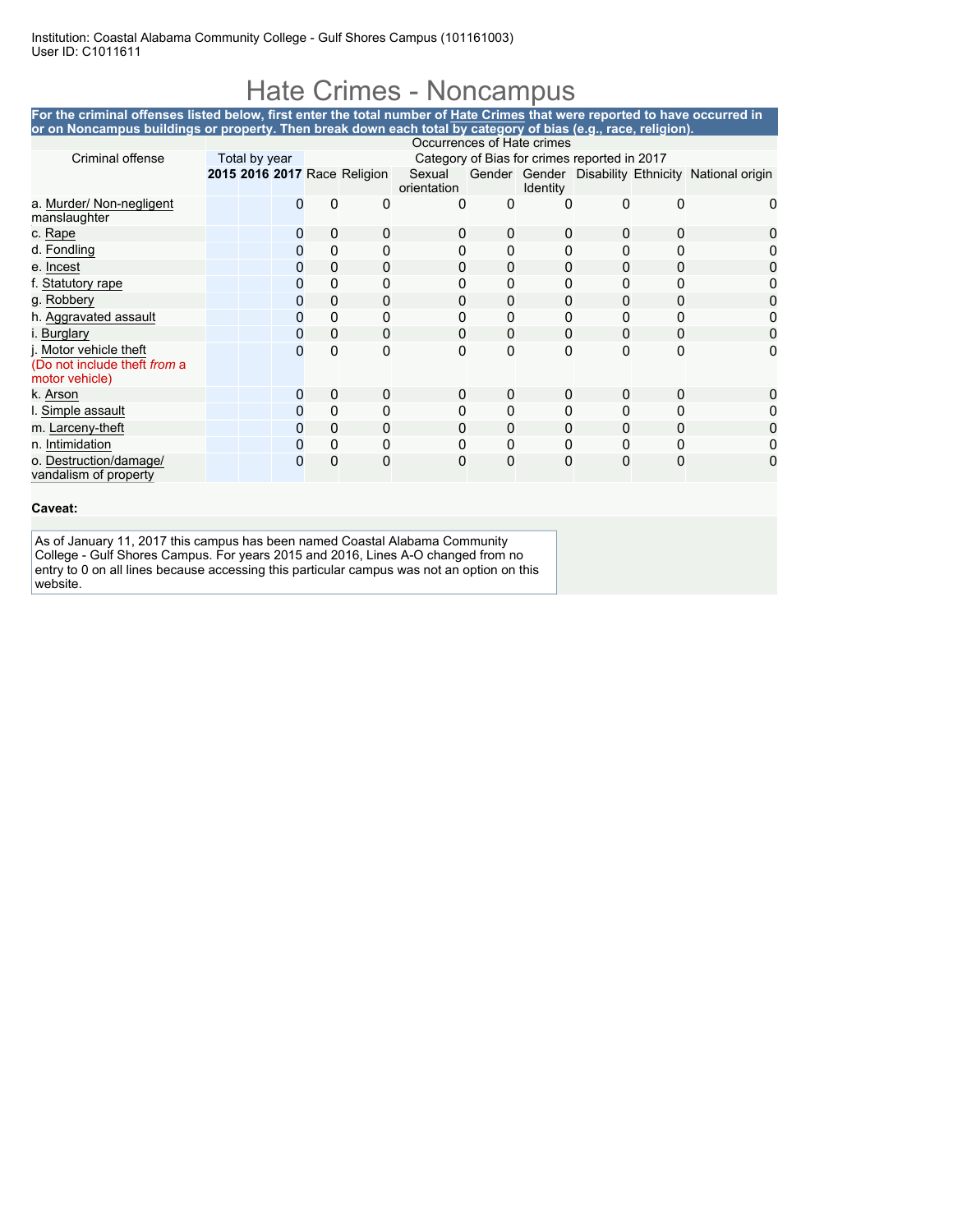### Hate Crimes - Public Property

**For the criminal offenses listed below, first enter the total number of Hate Crimes that were reported to have occurred on Public Property. Then break down each total by category of bias (e.g., race, religion).**

|                                                                          |               |   |             |                              | Occurrences of Hate crimes |          |                 |                                              |              |                                                    |
|--------------------------------------------------------------------------|---------------|---|-------------|------------------------------|----------------------------|----------|-----------------|----------------------------------------------|--------------|----------------------------------------------------|
| Criminal offense                                                         | Total by year |   |             |                              |                            |          |                 | Category of Bias for crimes reported in 2017 |              |                                                    |
|                                                                          |               |   |             | 2015 2016 2017 Race Religion | Sexual<br>orientation      |          | <b>Identity</b> |                                              |              | Gender Gender Disability Ethnicity National origin |
| a. Murder/ Non-negligent<br>manslaughter                                 |               |   | 0           | 0                            | 0                          | 0        | 0               | 0                                            | <sup>0</sup> | 0                                                  |
| c. Rape                                                                  |               | 0 | $\mathbf 0$ | 0                            | 0                          | 0        | 0               | 0                                            | 0            |                                                    |
| d. Fondling                                                              |               | 0 | 0           | 0                            | 0                          | 0        | 0               | 0                                            | <sup>0</sup> |                                                    |
| e. Incest                                                                |               | 0 | $\mathbf 0$ | 0                            | 0                          | $\Omega$ | $\Omega$        | 0                                            | 0            | 0                                                  |
| f. Statutory rape                                                        |               | 0 | 0           | 0                            | Ω                          | 0        | 0               | 0                                            | 0            |                                                    |
| g. Robbery                                                               |               | 0 | $\Omega$    | 0                            | 0                          | 0        | $\Omega$        | 0                                            | 0            |                                                    |
| h. Aggravated assault                                                    |               | 0 | 0           | 0                            |                            | 0        | $\Omega$        | 0                                            |              |                                                    |
| i. Burglary                                                              |               | 0 | $\mathbf 0$ | 0                            | 0                          | 0        | 0               | 0                                            | 0            | 0                                                  |
| g. Motor vehicle theft<br>(Do not include theft from a<br>motor vehicle) |               | 0 | 0           | 0                            | 0                          | 0        | 0               | $\mathbf{0}$                                 | 0            | 0                                                  |
| k. Arson                                                                 |               | 0 | $\mathbf 0$ | 0                            | 0                          | 0        | 0               | 0                                            | 0            | 0                                                  |
| I. Simple assault                                                        |               | 0 | 0           | 0                            | 0                          | 0        | 0               | 0                                            |              |                                                    |
| m. Larceny-theft                                                         |               | 0 | 0           | 0                            | Ω                          | 0        | 0               | 0                                            |              |                                                    |
| n. Intimidation                                                          |               | 0 | 0           | 0                            | 0                          | 0        | 0               | 0                                            | 0            |                                                    |
| o. Destruction/damage/<br>vandalism of property                          |               | 0 | 0           | 0                            | 0                          | 0        | 0               | 0                                            | $\Omega$     | 0                                                  |

#### **Caveat:**

As of January 11, 2017 this campus has been named Coastal Alabama Community College - Gulf Shores Campus. For years 2015 and 2016, Lines A-O changed from no entry to 0 on all lines because accessing this particular campus was not an option on this website.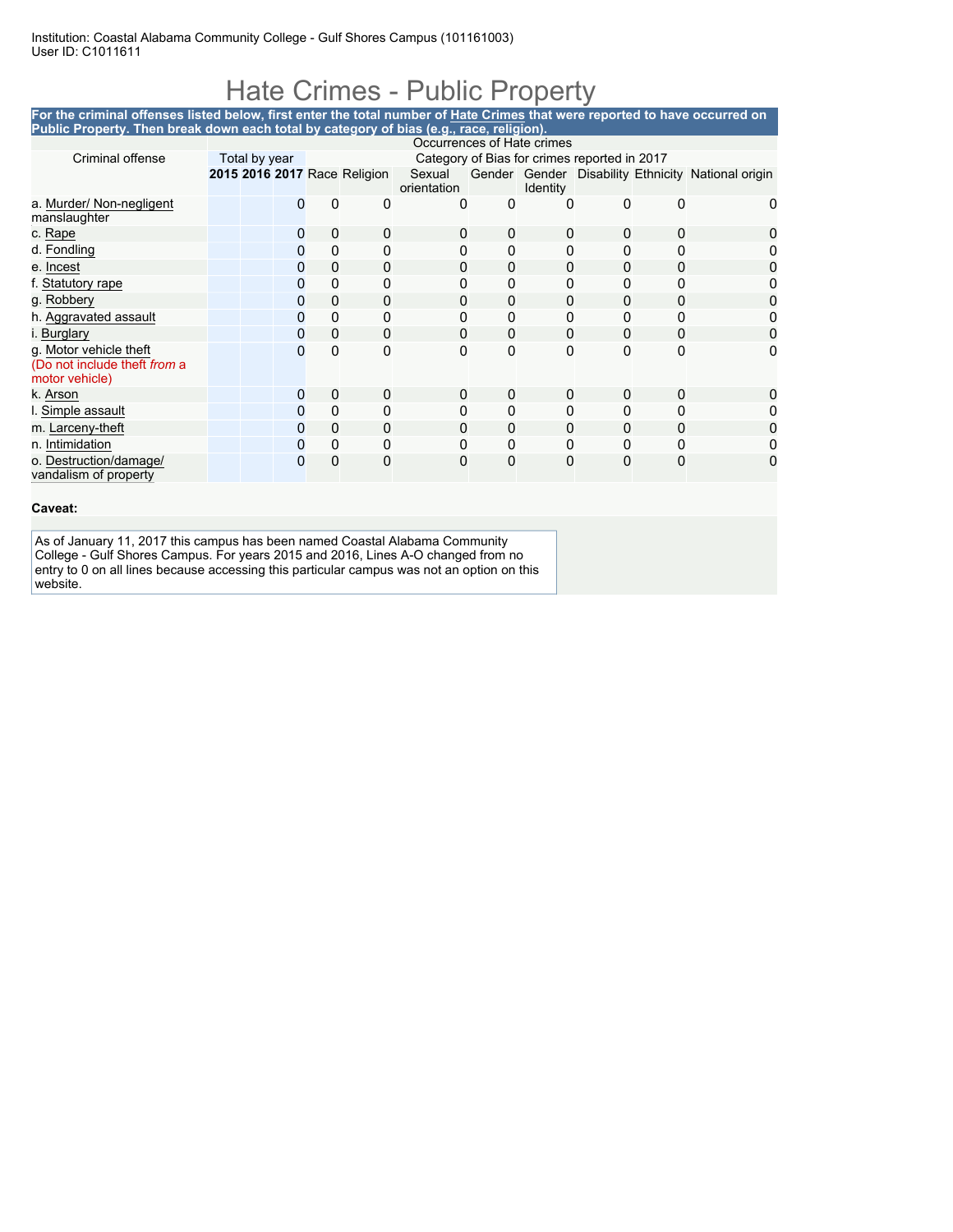|                                                                                                                                                                                                                                                                           | <b>VAWA Offenses - On Campus</b>  |      |      |              |  |  |  |
|---------------------------------------------------------------------------------------------------------------------------------------------------------------------------------------------------------------------------------------------------------------------------|-----------------------------------|------|------|--------------|--|--|--|
| For each of the following crimes, enter the number reported to have occurred On Campus.                                                                                                                                                                                   |                                   |      |      |              |  |  |  |
|                                                                                                                                                                                                                                                                           | <b>Total occurences On Campus</b> |      |      |              |  |  |  |
| Crime                                                                                                                                                                                                                                                                     | 2015                              | 2016 | 2017 |              |  |  |  |
| a. Domestic violence                                                                                                                                                                                                                                                      |                                   |      |      | 0            |  |  |  |
| b. Dating violence                                                                                                                                                                                                                                                        |                                   |      |      | $\mathbf{0}$ |  |  |  |
| c. Stalking                                                                                                                                                                                                                                                               |                                   |      |      | $\Omega$     |  |  |  |
| Caveat:                                                                                                                                                                                                                                                                   |                                   |      |      |              |  |  |  |
| As of January 11, 2017 this campus has been named Coastal Alabama Community<br>College - Gulf Shores Campus. For years 2015 and 2016, Lines A-C changed from no<br>entry to 0 on all lines because accessing this particular campus was not an option on this<br>website. |                                   |      |      |              |  |  |  |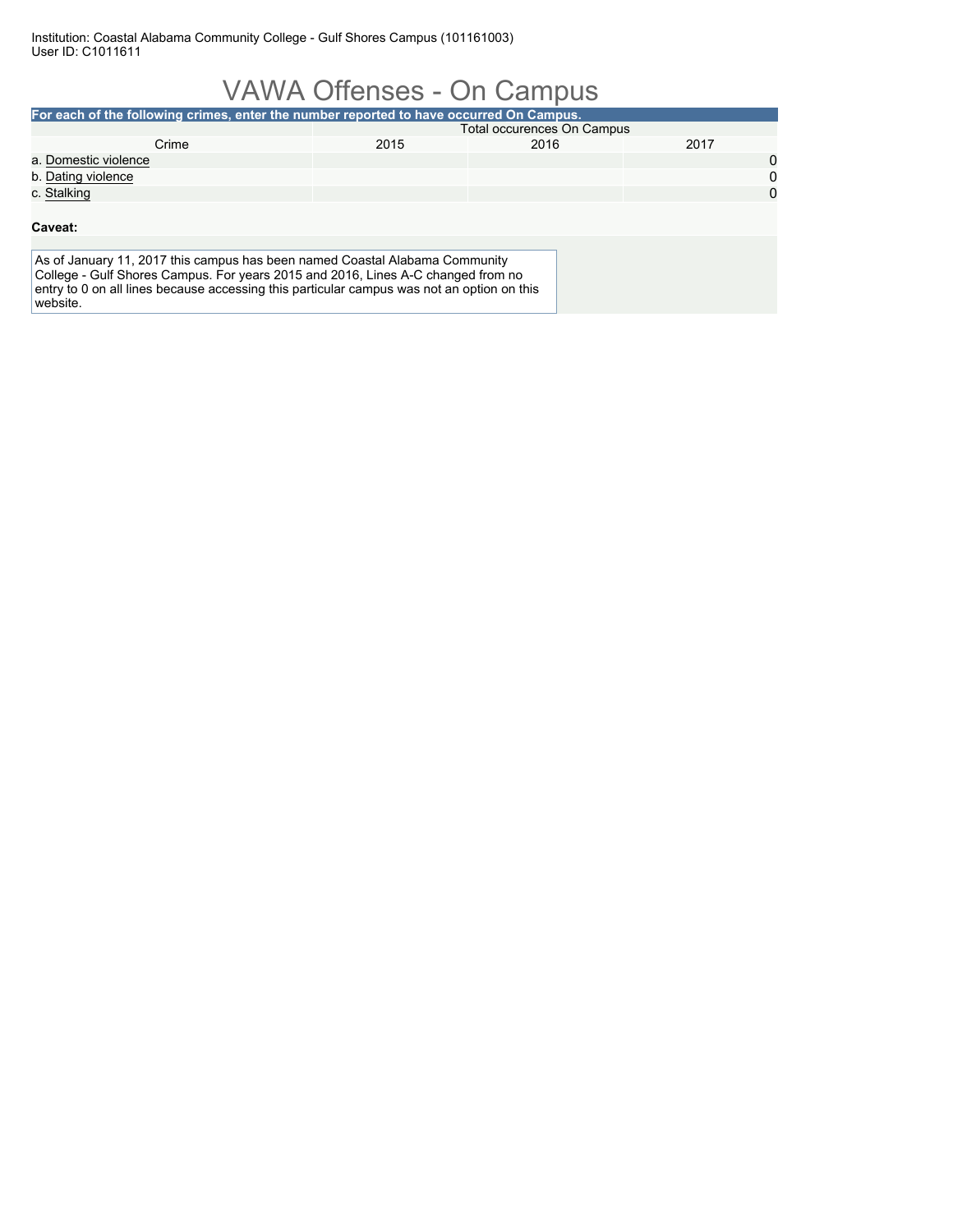## VAWA Offenses - Noncampus

| For each of the following crimes, enter the number reported to have occurred in or on Noncampus buildings or property.                                                                                                                                                    |      |      |          |  |  |  |
|---------------------------------------------------------------------------------------------------------------------------------------------------------------------------------------------------------------------------------------------------------------------------|------|------|----------|--|--|--|
| Total occurrences in or on Noncampus buildings or property                                                                                                                                                                                                                |      |      |          |  |  |  |
| Crime                                                                                                                                                                                                                                                                     | 2015 | 2016 | 2017     |  |  |  |
| a. Domestic violence                                                                                                                                                                                                                                                      |      |      | 0        |  |  |  |
| b. Dating violence                                                                                                                                                                                                                                                        |      |      | $\Omega$ |  |  |  |
| c. Stalking                                                                                                                                                                                                                                                               |      |      | $\Omega$ |  |  |  |
| Caveat:                                                                                                                                                                                                                                                                   |      |      |          |  |  |  |
| As of January 11, 2017 this campus has been named Coastal Alabama Community<br>College - Gulf Shores Campus. For years 2015 and 2016, Lines A-C changed from no<br>entry to 0 on all lines because accessing this particular campus was not an option on this<br>website. |      |      |          |  |  |  |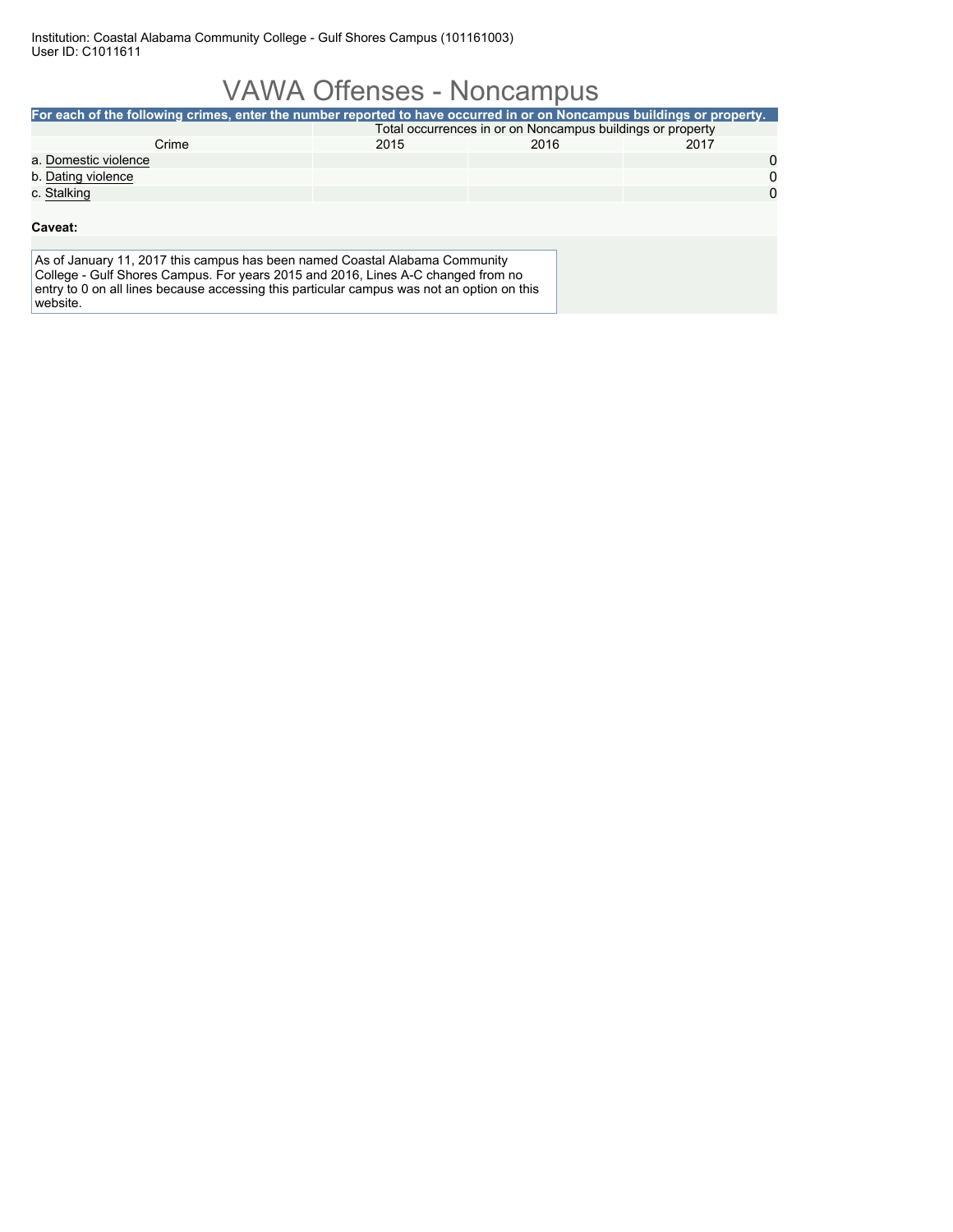|                                                                                                                                                                                                                                                                           | <b>VAWA Offenses - Public Property</b>     |      |      |          |  |  |
|---------------------------------------------------------------------------------------------------------------------------------------------------------------------------------------------------------------------------------------------------------------------------|--------------------------------------------|------|------|----------|--|--|
| For each of the following crimes, enter the number reported to have occurred on Public Property.                                                                                                                                                                          |                                            |      |      |          |  |  |
|                                                                                                                                                                                                                                                                           | <b>Total occurences on Public Property</b> |      |      |          |  |  |
| Crime                                                                                                                                                                                                                                                                     | 2015                                       | 2016 | 2017 |          |  |  |
| a. Domestic violence                                                                                                                                                                                                                                                      |                                            |      |      | 0        |  |  |
| b. Dating violence                                                                                                                                                                                                                                                        |                                            |      |      | 0        |  |  |
| c. Stalking                                                                                                                                                                                                                                                               |                                            |      |      | $\Omega$ |  |  |
| Caveat:                                                                                                                                                                                                                                                                   |                                            |      |      |          |  |  |
| As of January 11, 2017 this campus has been named Coastal Alabama Community<br>College - Gulf Shores Campus. For years 2015 and 2016, Lines A-C changed from no<br>entry to 0 on all lines because accessing this particular campus was not an option on this<br>website. |                                            |      |      |          |  |  |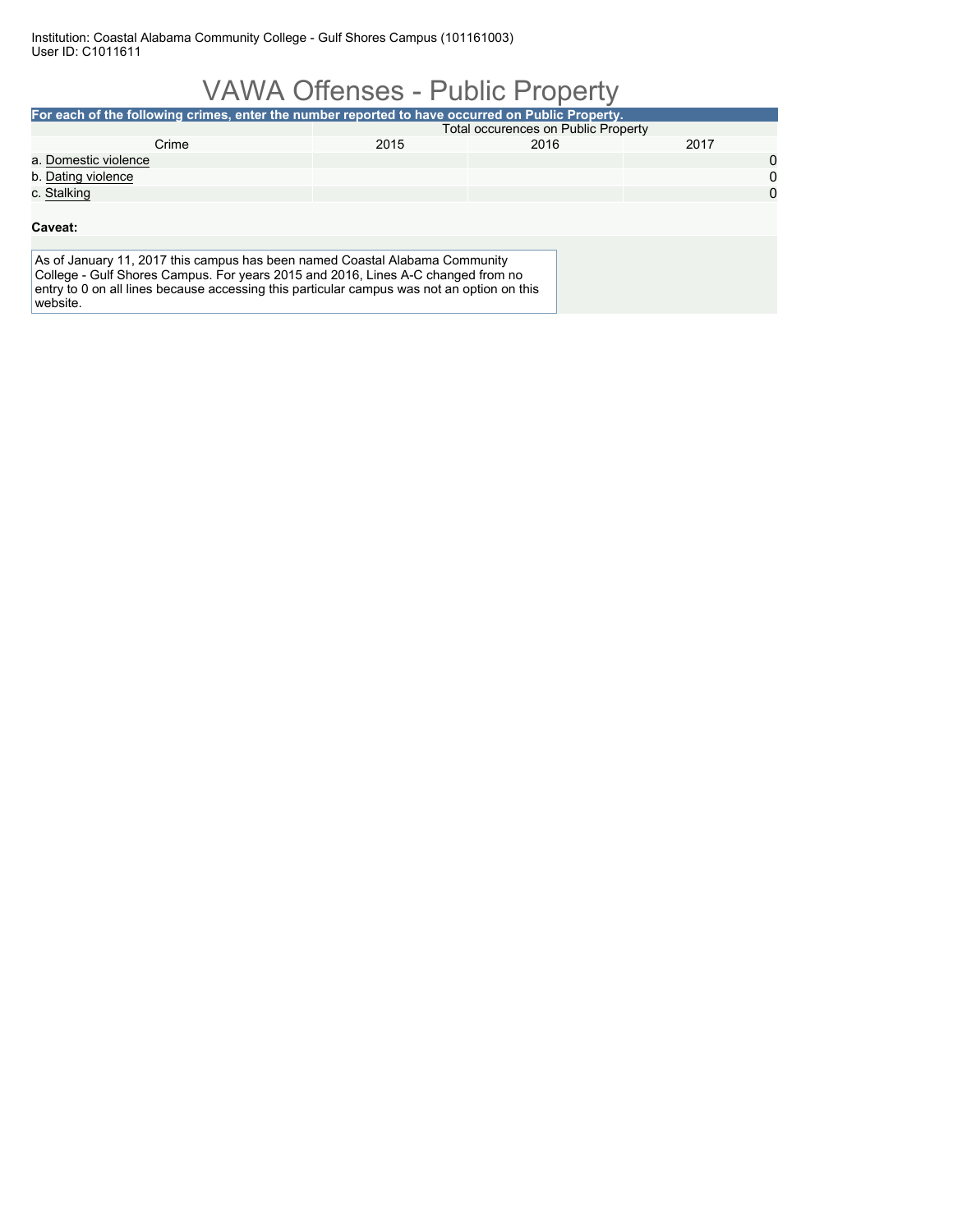|                                                                                                                                                                 | Arrests - On campus |                   |      |             |
|-----------------------------------------------------------------------------------------------------------------------------------------------------------------|---------------------|-------------------|------|-------------|
| Enter the number of Arrests for each of the following crimes that occurred On Campus.                                                                           |                     |                   |      |             |
| Do NOT include drunkenness or driving under the influence in Liquor law violations.                                                                             |                     |                   |      |             |
|                                                                                                                                                                 |                     | Number of Arrests |      |             |
| Crime                                                                                                                                                           | 2015                | 2016              | 2017 |             |
| a. Weapons: carrying, possessing, etc.                                                                                                                          |                     |                   |      | 0           |
| b. Drug abuse violations                                                                                                                                        |                     |                   |      | $\mathbf 0$ |
| c. Liquor law violations                                                                                                                                        |                     |                   |      | $\Omega$    |
| Caveat:                                                                                                                                                         |                     |                   |      |             |
| As of January 11, 2017 this campus has been named Coastal Alabama Community<br>College - Gulf Shores Campus. For years 2015 and 2016, Lines A-C changed from no |                     |                   |      |             |
| entry to 0 on all lines because accessing this particular campus was not an option on this<br>website.                                                          |                     |                   |      |             |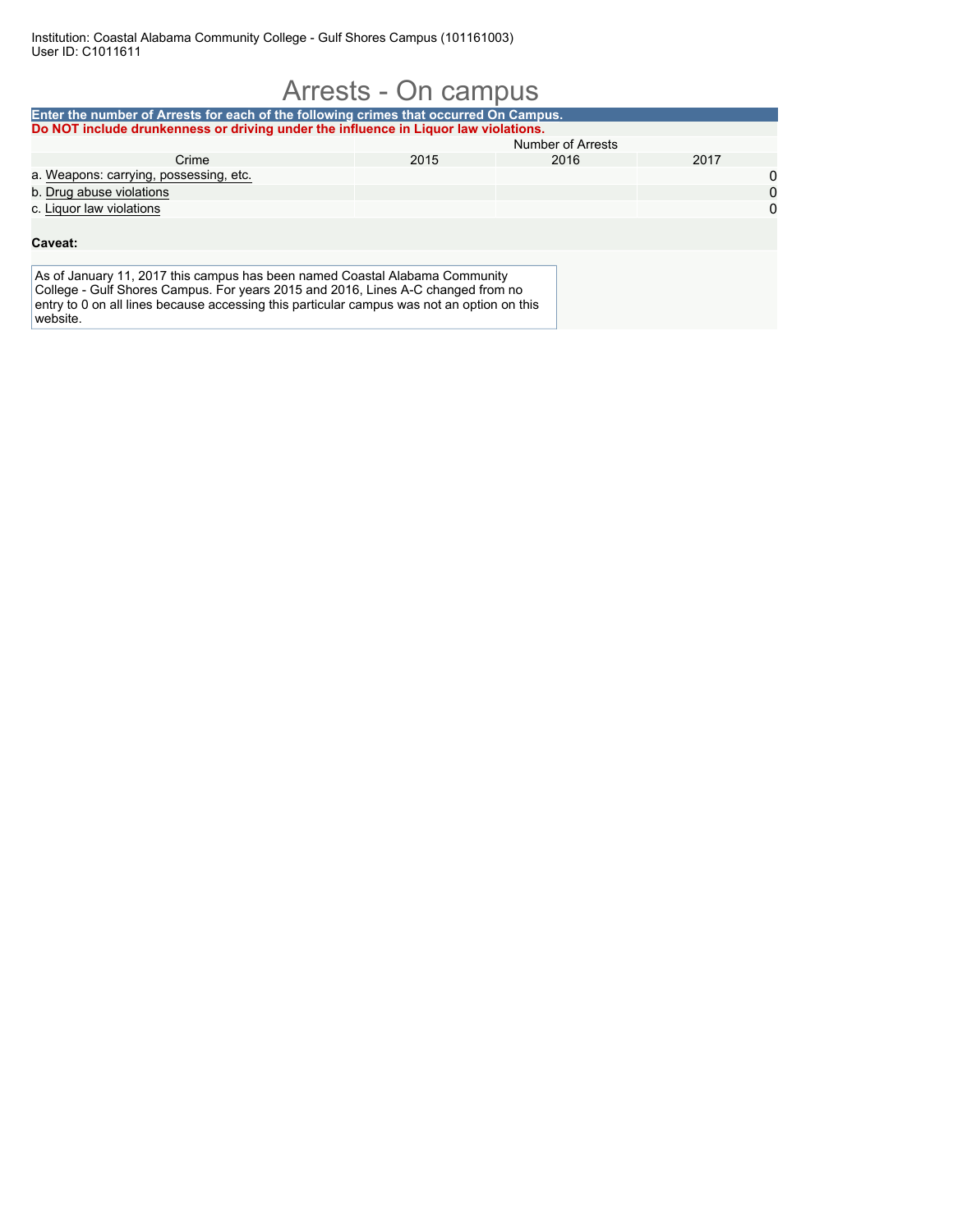#### Arrests - Noncampus **Enter the number of Arrests for each of the following crimes that occurred in or on Noncampus buildings or property. Do NOT include drunkenness or driving under the influence in Liquor law violations.** Number of Arrests Crime 2015 2016 2017 a. <u>Weapons: carrying, possessing, etc.</u> 00 of the carrying of the carrying of the carrying of the carrying of the carrying of the carrying of the carrying of the carrying of the carrying of the carrying of the carrying of b. Drug abuse violations c. Liquor law violations 0 **Caveat:** As of January 11, 2017 this campus has been named Coastal Alabama Community College - Gulf Shores Campus. For years 2015 and 2016, Lines A-C changed from no entry to 0 on all lines because accessing this particular campus was not an option on this website.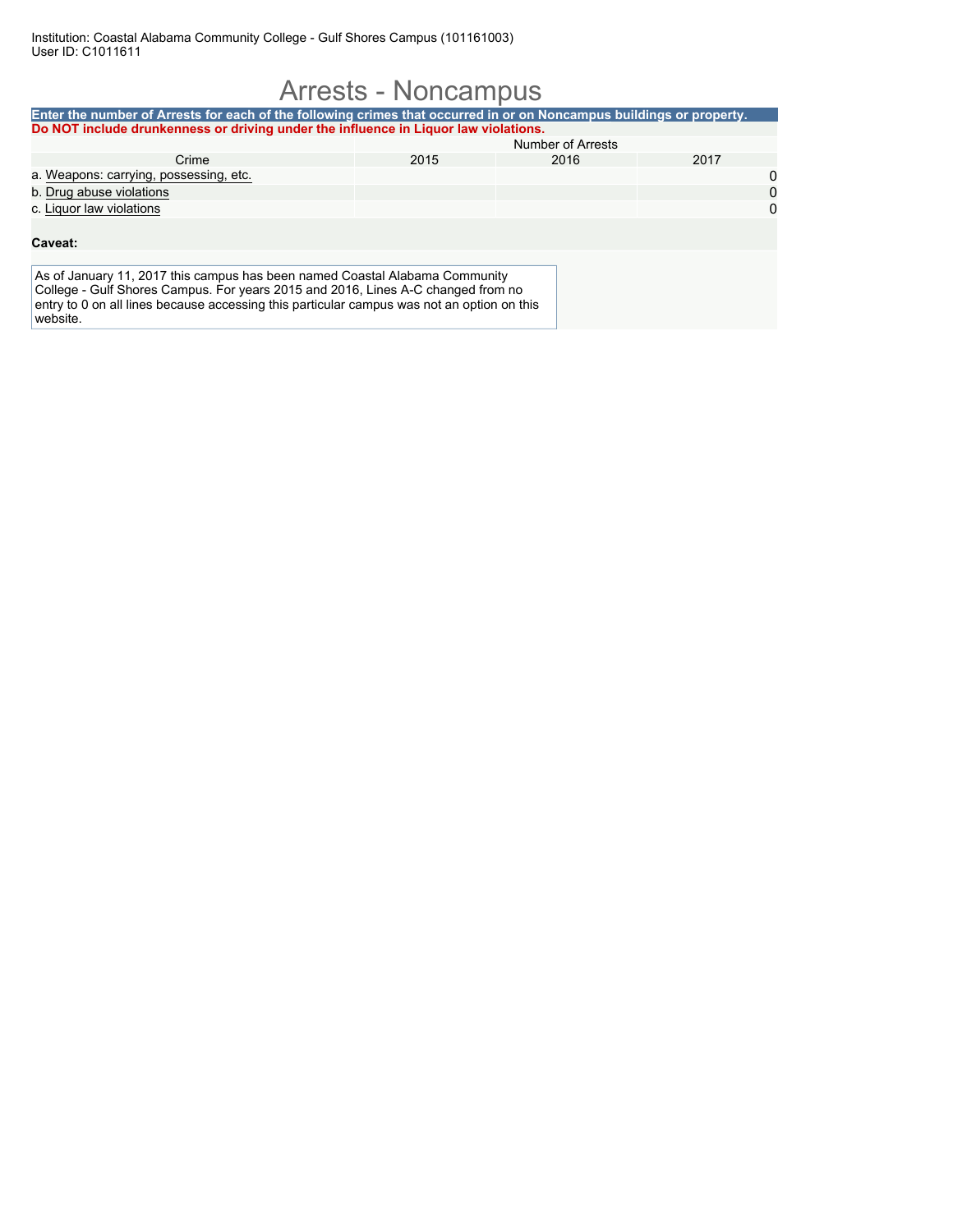| <b>Arrests - Public Property</b>                                                                                                                                                                                                                                          |      |                   |      |          |  |  |  |
|---------------------------------------------------------------------------------------------------------------------------------------------------------------------------------------------------------------------------------------------------------------------------|------|-------------------|------|----------|--|--|--|
| Enter the number of Arrests for each of the following crimes that occurred on Public Property.<br>Do NOT include drunkenness or driving under the influence in Liguor law violations.                                                                                     |      |                   |      |          |  |  |  |
|                                                                                                                                                                                                                                                                           |      | Number of Arrests |      |          |  |  |  |
| Crime                                                                                                                                                                                                                                                                     | 2015 | 2016              | 2017 |          |  |  |  |
| a. Weapons: carrying, possessing, etc.                                                                                                                                                                                                                                    |      |                   |      | 0        |  |  |  |
| b. Drug abuse violations                                                                                                                                                                                                                                                  |      |                   |      | $\Omega$ |  |  |  |
| c. Liquor law violations                                                                                                                                                                                                                                                  |      |                   |      | $\Omega$ |  |  |  |
| Caveat:                                                                                                                                                                                                                                                                   |      |                   |      |          |  |  |  |
|                                                                                                                                                                                                                                                                           |      |                   |      |          |  |  |  |
| As of January 11, 2017 this campus has been named Coastal Alabama Community<br>College - Gulf Shores Campus. For years 2015 and 2016, Lines A-C changed from no<br>entry to 0 on all lines because accessing this particular campus was not an option on this<br>website. |      |                   |      |          |  |  |  |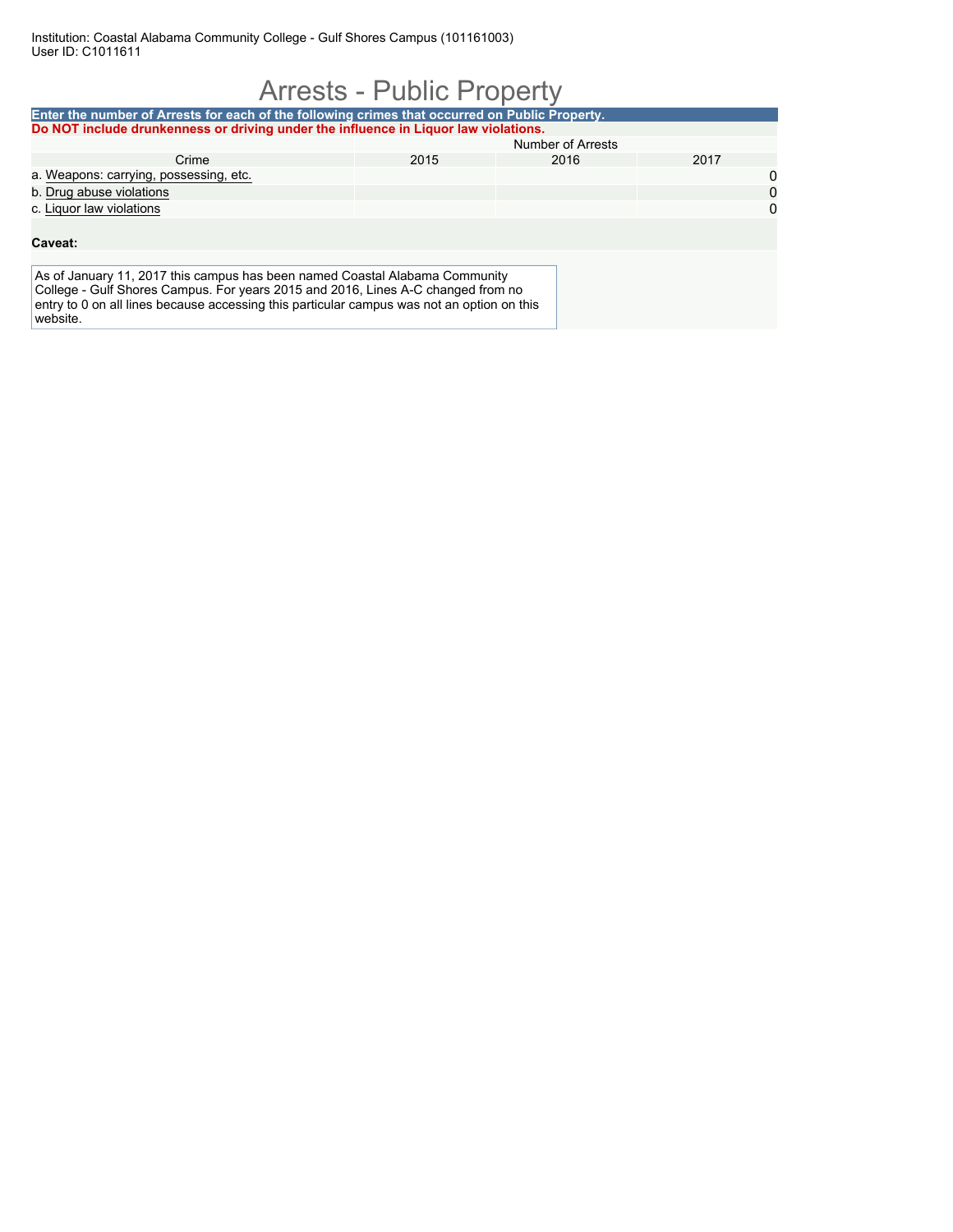# Disciplinary Actions - On campus

| Enter the number of persons referred for disciplinary action for crimes that occurred On Campus for each of the following<br>categories.                                                                                                                                  |                                                                                      |      |      |          |  |  |  |  |
|---------------------------------------------------------------------------------------------------------------------------------------------------------------------------------------------------------------------------------------------------------------------------|--------------------------------------------------------------------------------------|------|------|----------|--|--|--|--|
|                                                                                                                                                                                                                                                                           | Do not include disciplinary actions that were strictly for school policy violations. |      |      |          |  |  |  |  |
| If the disciplinary action is the result of an arrest, please do not count it here; count the violation as 1 arrest.                                                                                                                                                      |                                                                                      |      |      |          |  |  |  |  |
| Do NOT include drunkenness or driving under the influence in Liguor law violations.                                                                                                                                                                                       |                                                                                      |      |      |          |  |  |  |  |
|                                                                                                                                                                                                                                                                           | Number of persons referred for<br>Disciplinary Action                                |      |      |          |  |  |  |  |
| Crime                                                                                                                                                                                                                                                                     | 2015                                                                                 | 2016 | 2017 |          |  |  |  |  |
| a. Weapons: carrying, possessing, etc.                                                                                                                                                                                                                                    |                                                                                      |      |      | 0        |  |  |  |  |
| b. Drug abuse violations                                                                                                                                                                                                                                                  |                                                                                      |      |      | $\Omega$ |  |  |  |  |
| c. Liquor law violations                                                                                                                                                                                                                                                  |                                                                                      |      |      | 0        |  |  |  |  |
|                                                                                                                                                                                                                                                                           |                                                                                      |      |      |          |  |  |  |  |
| Caveat:                                                                                                                                                                                                                                                                   |                                                                                      |      |      |          |  |  |  |  |
|                                                                                                                                                                                                                                                                           |                                                                                      |      |      |          |  |  |  |  |
| As of January 11, 2017 this campus has been named Coastal Alabama Community<br>College - Gulf Shores Campus. For years 2015 and 2016, Lines A-C changed from no<br>entry to 0 on all lines because accessing this particular campus was not an option on this<br>website. |                                                                                      |      |      |          |  |  |  |  |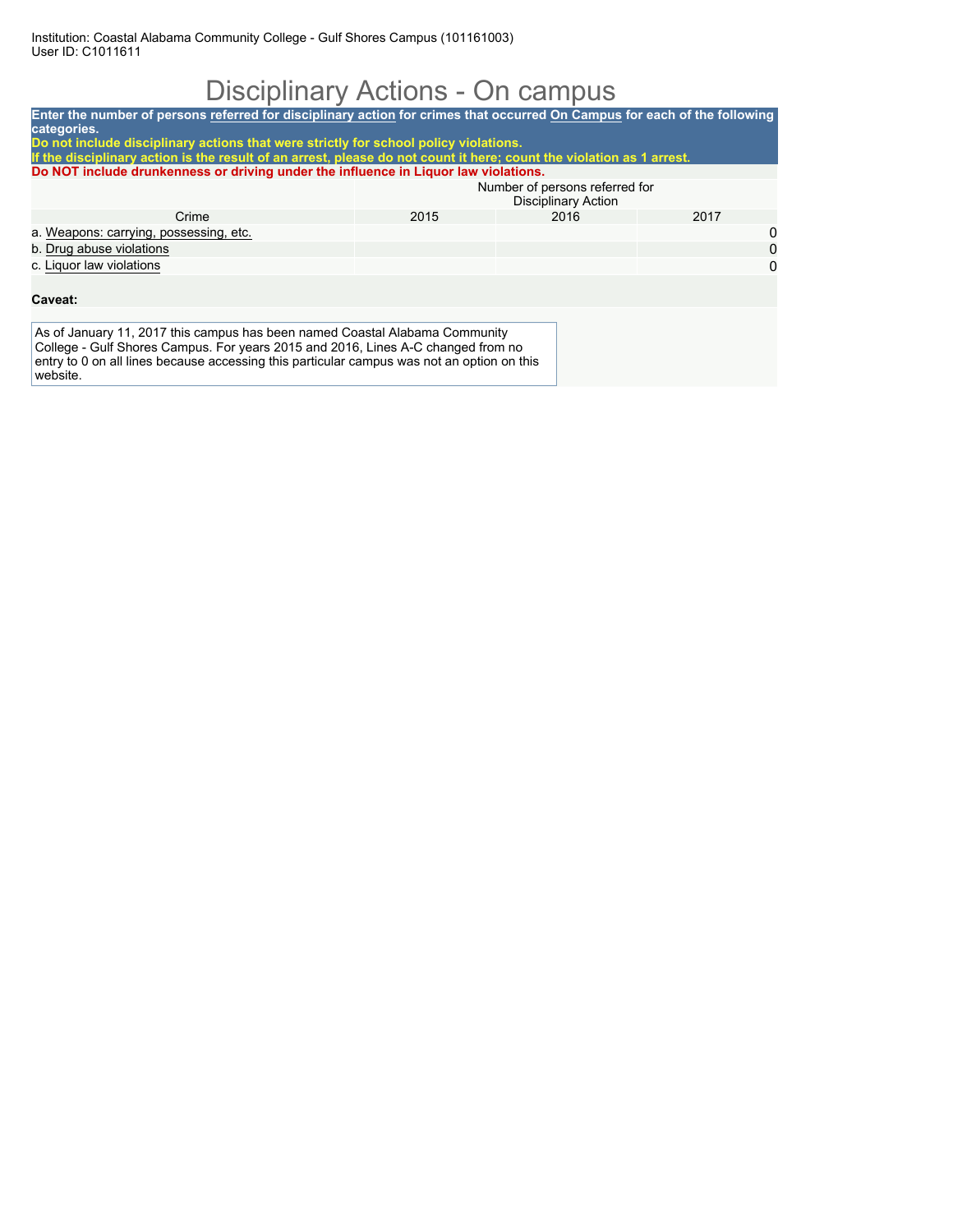Institution: Coastal Alabama Community College - Gulf Shores Campus (101161003) User ID: C1011611

# Disciplinary Actions - Noncampus

| Enter the number of persons referred for disciplinary action for crimes that occurred in or on Noncampus buildings or<br>property for each of the following categories.<br>Do not include disciplinary actions that were strictly for school policy violations.           |                                                              |      |      |   |  |  |  |
|---------------------------------------------------------------------------------------------------------------------------------------------------------------------------------------------------------------------------------------------------------------------------|--------------------------------------------------------------|------|------|---|--|--|--|
| If the disciplinary action is the result of an arrest, please do not count it here; count the violation as 1 arrest.                                                                                                                                                      |                                                              |      |      |   |  |  |  |
| Do NOT include drunkenness or driving under the influence in Liguor law violations.                                                                                                                                                                                       |                                                              |      |      |   |  |  |  |
|                                                                                                                                                                                                                                                                           | Number of persons referred for<br><b>Disciplinary Action</b> |      |      |   |  |  |  |
| Crime                                                                                                                                                                                                                                                                     | 2015                                                         | 2016 | 2017 |   |  |  |  |
| a. Weapons: carrying, possessing, etc.                                                                                                                                                                                                                                    |                                                              |      |      | 0 |  |  |  |
| b. Drug abuse violations                                                                                                                                                                                                                                                  |                                                              |      |      | 0 |  |  |  |
| c. Liquor law violations                                                                                                                                                                                                                                                  |                                                              |      |      | 0 |  |  |  |
|                                                                                                                                                                                                                                                                           |                                                              |      |      |   |  |  |  |
| Caveat:                                                                                                                                                                                                                                                                   |                                                              |      |      |   |  |  |  |
|                                                                                                                                                                                                                                                                           |                                                              |      |      |   |  |  |  |
| As of January 11, 2017 this campus has been named Coastal Alabama Community<br>College - Gulf Shores Campus. For years 2015 and 2016, Lines A-C changed from no<br>entry to 0 on all lines because accessing this particular campus was not an option on this<br>website. |                                                              |      |      |   |  |  |  |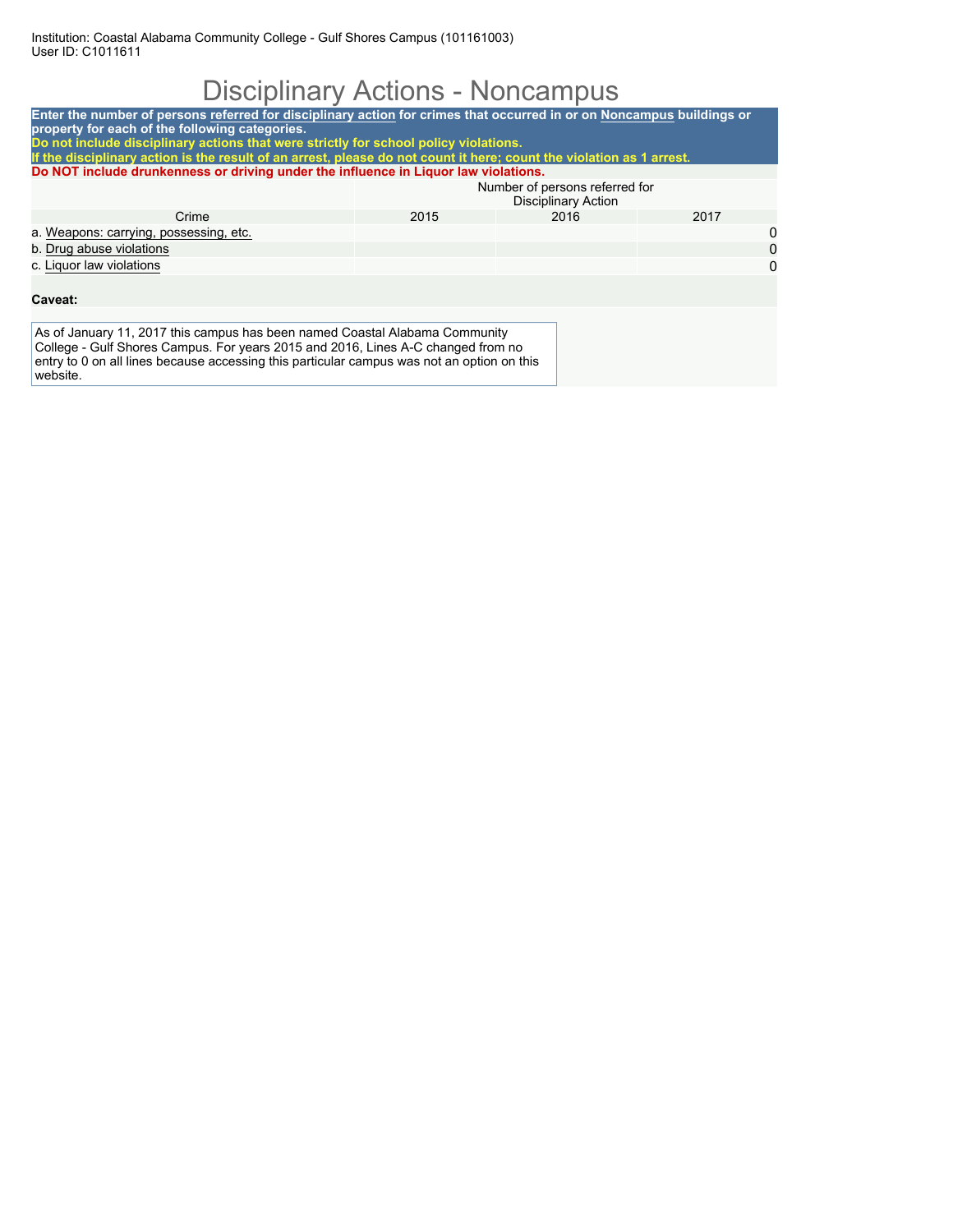## Disciplinary Actions - Public Property

| Enter the number of persons referred for disciplinary action for crimes that occurred on Public Property for each of the                                                                                                                                                  |                                                              |      |      |   |  |  |  |  |  |
|---------------------------------------------------------------------------------------------------------------------------------------------------------------------------------------------------------------------------------------------------------------------------|--------------------------------------------------------------|------|------|---|--|--|--|--|--|
| following categories.<br>Do not include disciplinary actions that were strictly for school policy violations.<br>If the disciplinary action is the result of an arrest, please do not count it here; count the violation as 1 arrest.                                     |                                                              |      |      |   |  |  |  |  |  |
| Do NOT include drunkenness or driving under the influence in Liquor law violations.                                                                                                                                                                                       |                                                              |      |      |   |  |  |  |  |  |
|                                                                                                                                                                                                                                                                           | Number of persons referred for<br><b>Disciplinary Action</b> |      |      |   |  |  |  |  |  |
| Crime                                                                                                                                                                                                                                                                     | 2015                                                         | 2016 | 2017 |   |  |  |  |  |  |
| a. Weapons: carrying, possessing, etc.                                                                                                                                                                                                                                    |                                                              |      |      | 0 |  |  |  |  |  |
| b. Drug abuse violations                                                                                                                                                                                                                                                  |                                                              |      |      | 0 |  |  |  |  |  |
| c. Liquor law violations                                                                                                                                                                                                                                                  |                                                              |      |      | 0 |  |  |  |  |  |
| Caveat:                                                                                                                                                                                                                                                                   |                                                              |      |      |   |  |  |  |  |  |
| As of January 11, 2017 this campus has been named Coastal Alabama Community<br>College - Gulf Shores Campus. For years 2015 and 2016, Lines A-C changed from no<br>entry to 0 on all lines because accessing this particular campus was not an option on this<br>website. |                                                              |      |      |   |  |  |  |  |  |